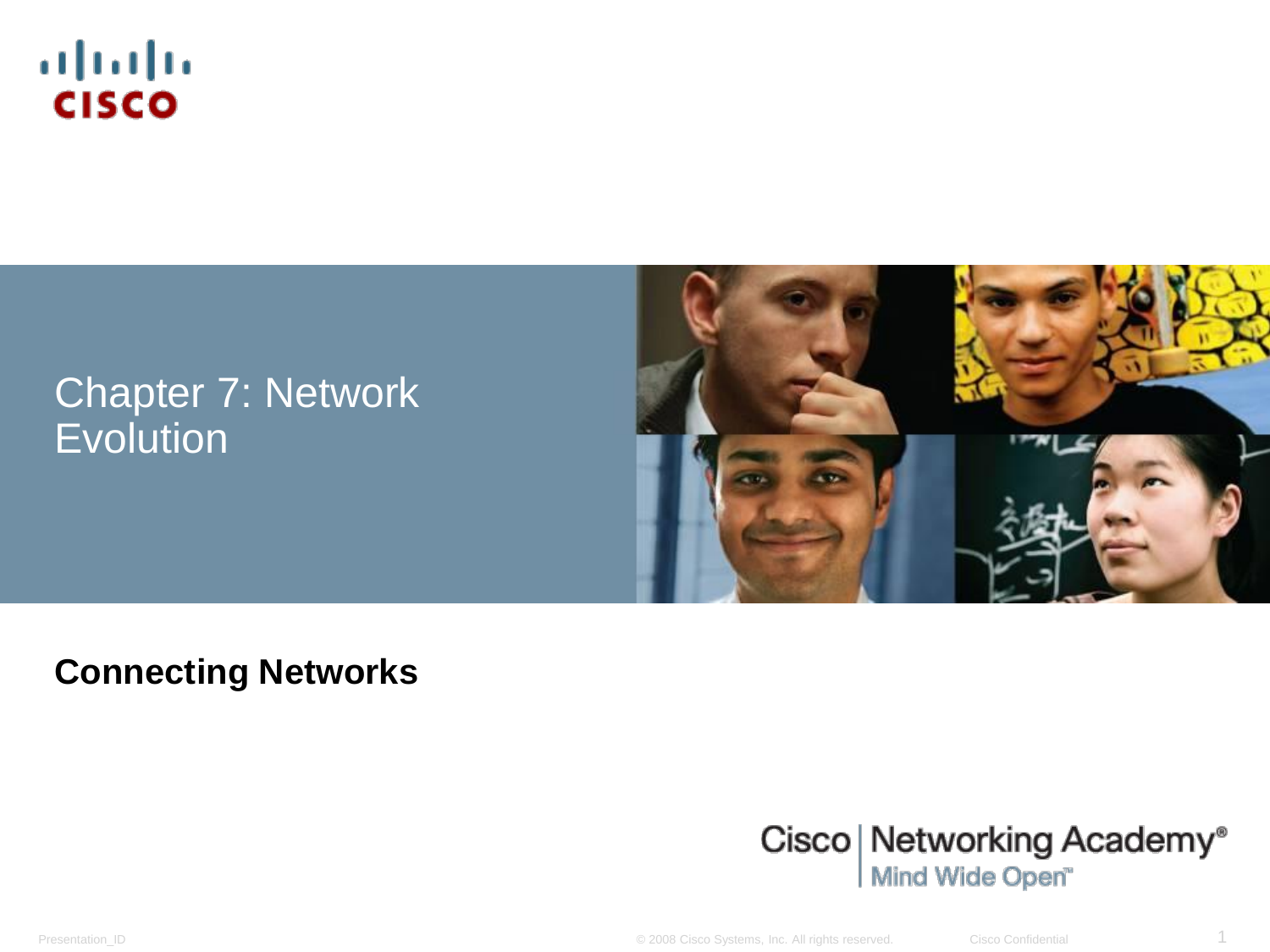

## **Chapter 7 - Sections & Objectives**

#### ■ 7.1 Internet of Things

- Explain the value of the Internet of Things.
- 7.2 Cloud and Virtualization
	- Explain why cloud computing and virtualization are necessary for evolving networks.
- 7.3 Network Programming
	- Explain why network programmability is necessary for evolving networks.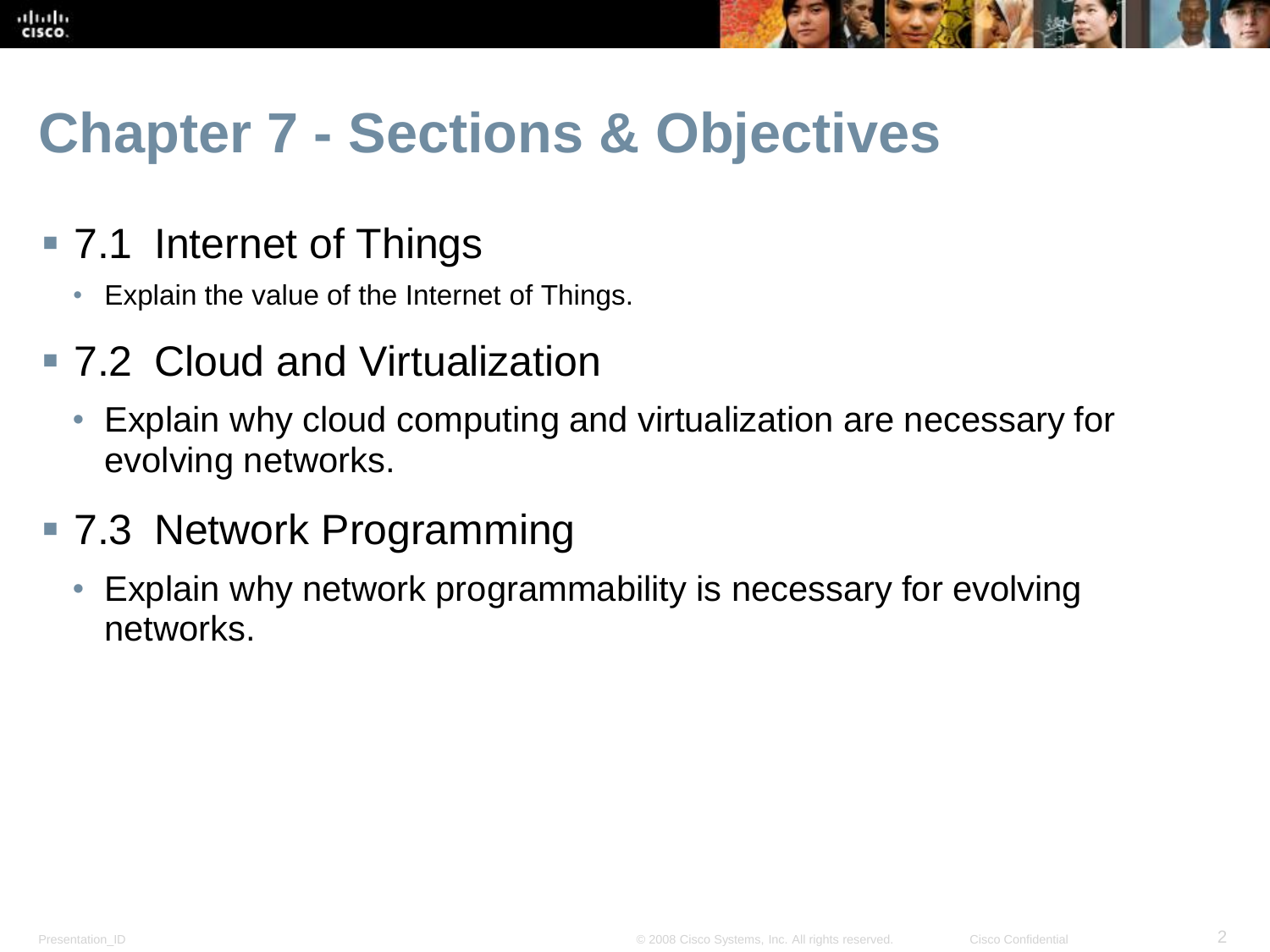

#### 7.1 Internet of Things





Presentation\_ID **Example 2008** Cisco Systems, Inc. All rights reserved. Cisco Confidential Cisco Confidential 3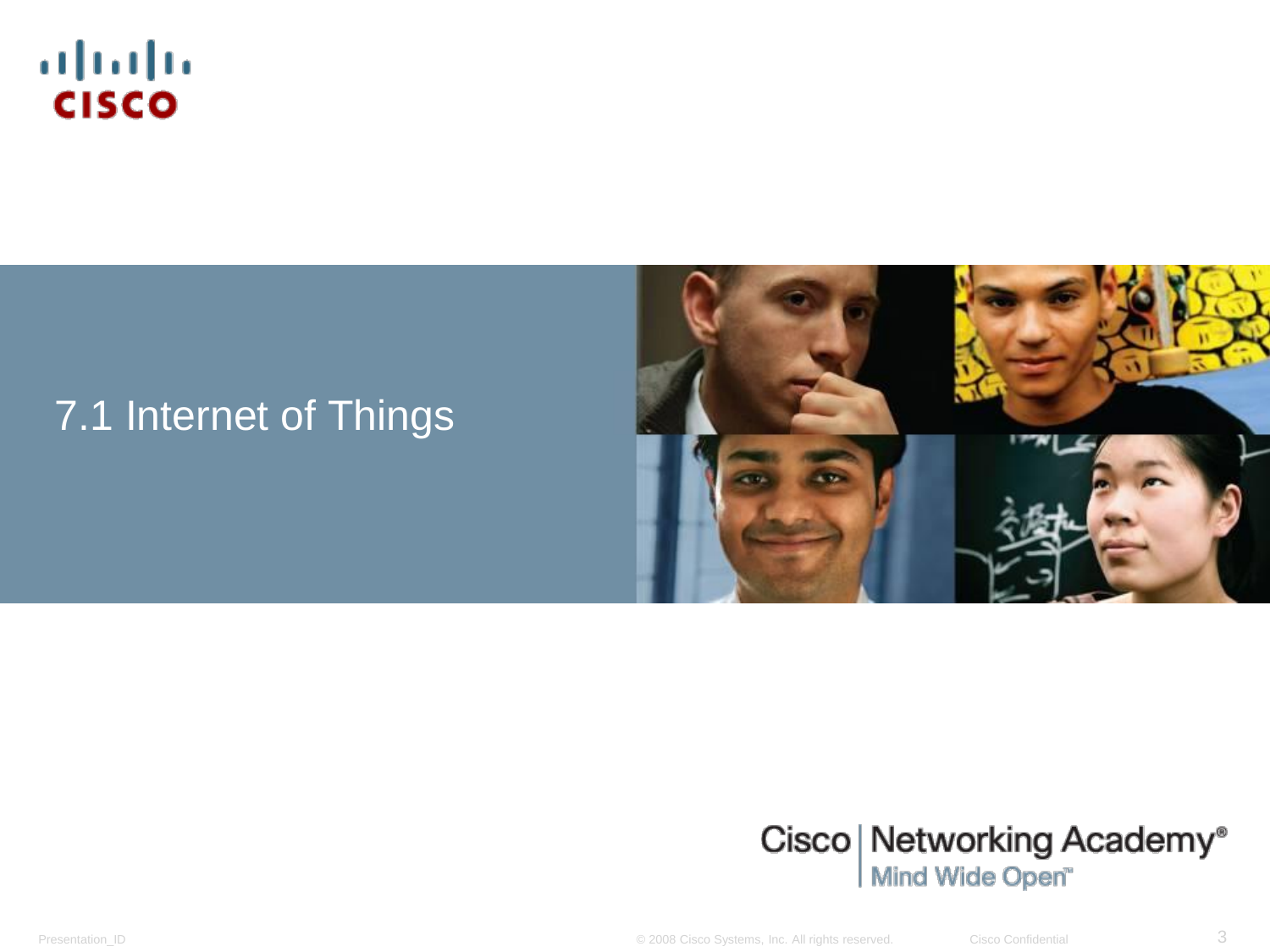#### **Internet of Things IoT Elements**

ahah CISCO

- Cisco estimates that 50 billion things will be connected to the Internet by 2020.
- 99% of things are currently unconnected.
- **Dissimilar networks** are converging to share the same infrastructure.

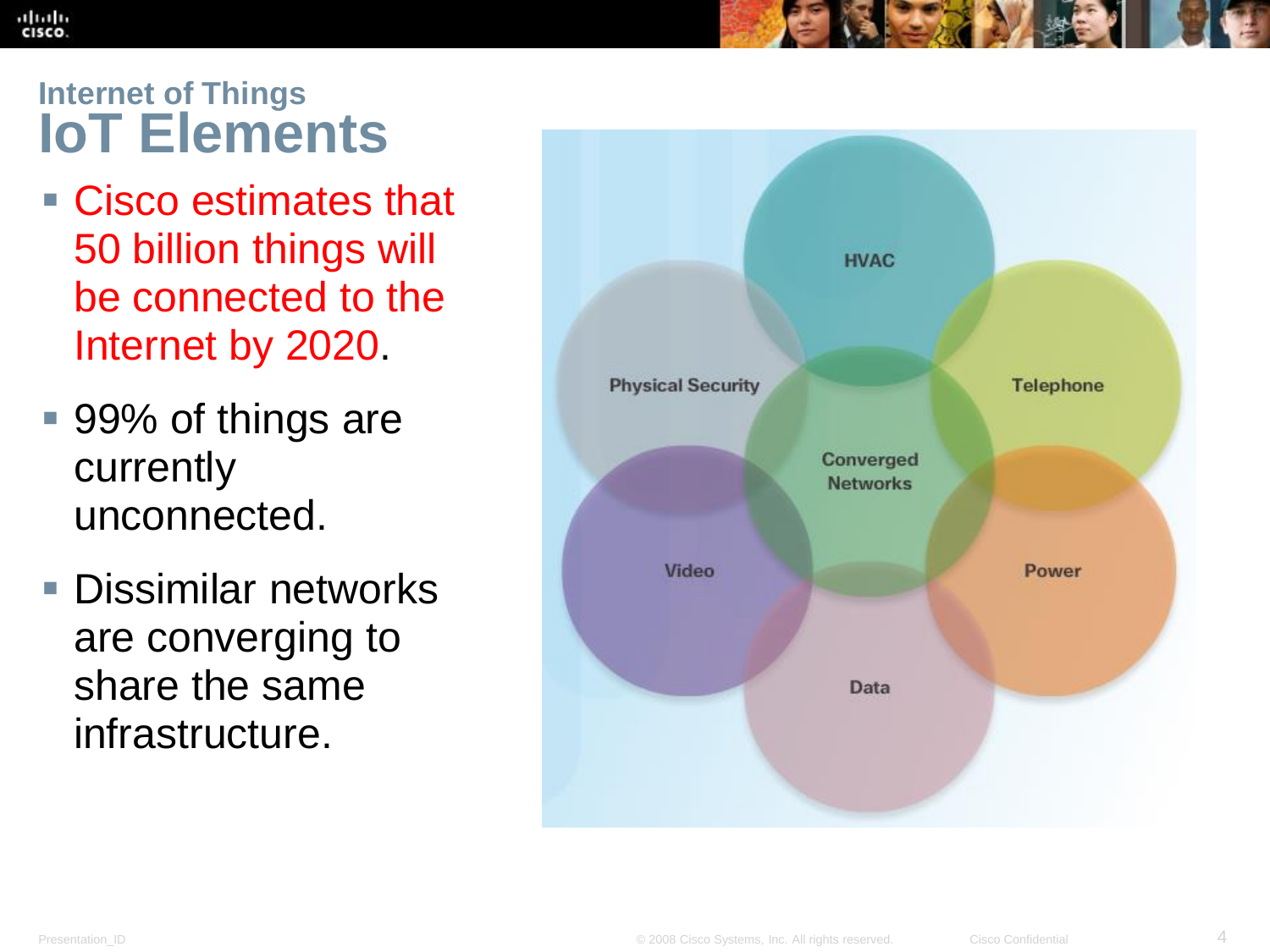#### **Internet of Things IoT Elements**

ahah CISCO.

- The challenge for IoT is to securely integrate millions of new things from multiple vendors into existing networks.
- The Cisco IoT System provides an infrastructure designed to manage large scale systems of very different endpoints and platforms, and the huge amount of data that they create.

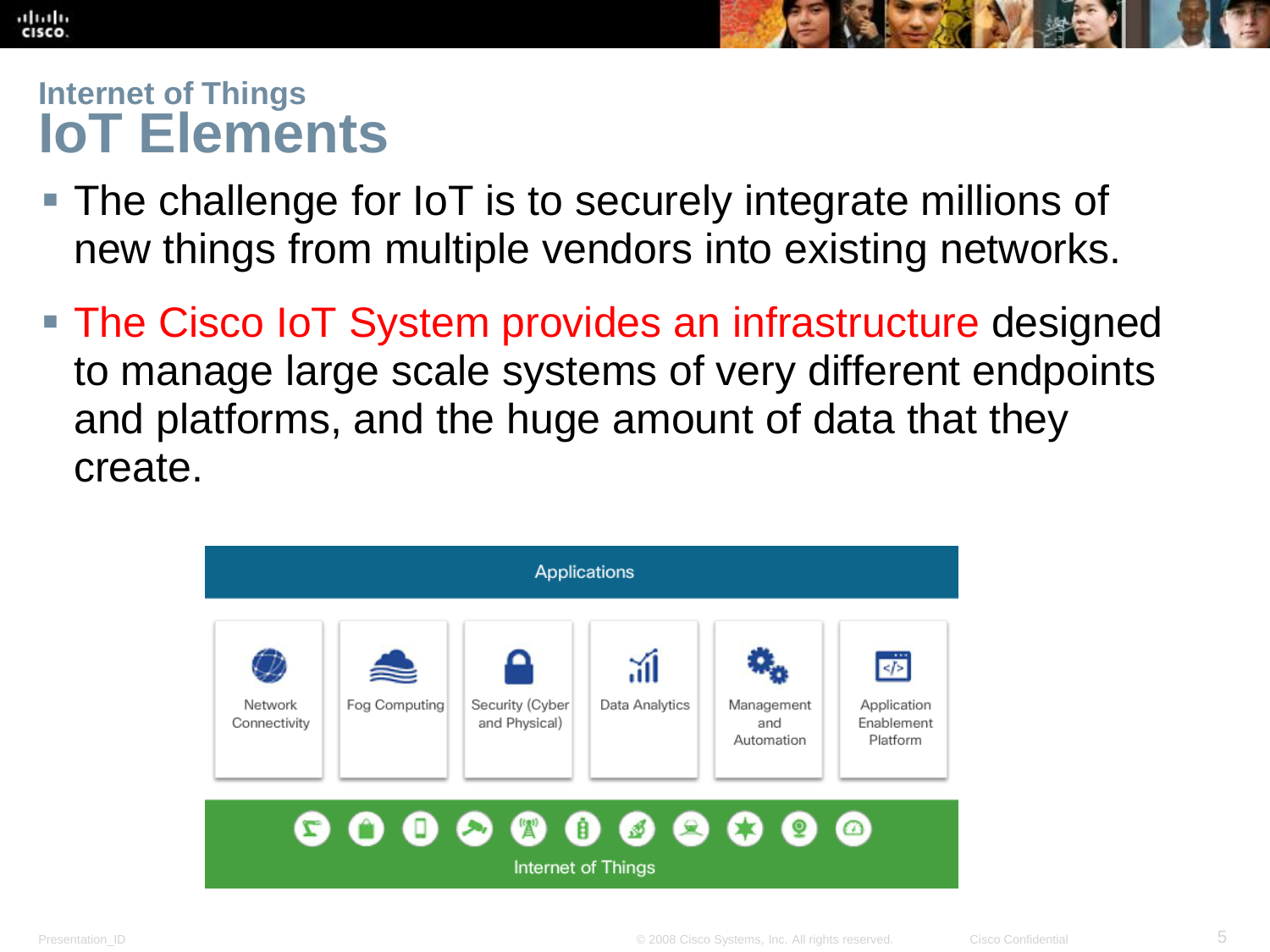

#### **Internet of Things IoT Pillars**

- **Network Connectivity** identifies devices that can be used to provide IoT connectivity to many diverse industries and applications.
- **Fog Computing** enables edge devices to run applications locally and make immediate decisions.
- **Security** offers scalable cybersecurity solutions, enabling an organization to quickly and effectively discover, contain, and remediate an attack to minimize damage.
- **Data Analytics** consists of distributed network infrastructure components and IoT-specific, application programming interfaces (APIs).
- **Management and Automation** products can be customized for specific industries to provide enhanced security and control and support.
- **Application and Enablement** provides the infrastructure for application hosting and application mobility between cloud and Fog computing.

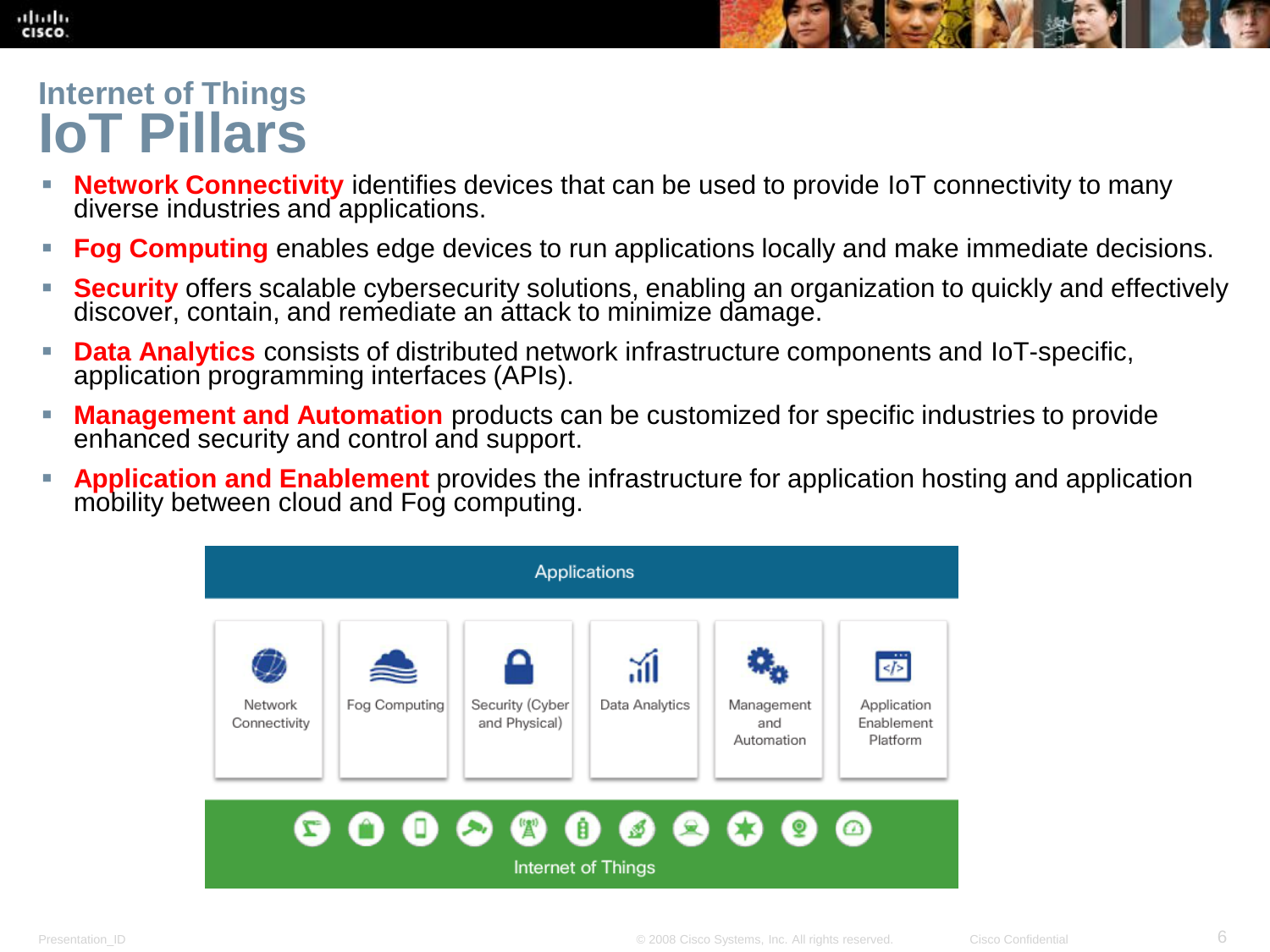

#### 7.2 Cloud and Virtualization





Presentation\_ID **Example 2008** Cisco Systems, Inc. All rights reserved. Cisco Confidential Cisco Confidential 7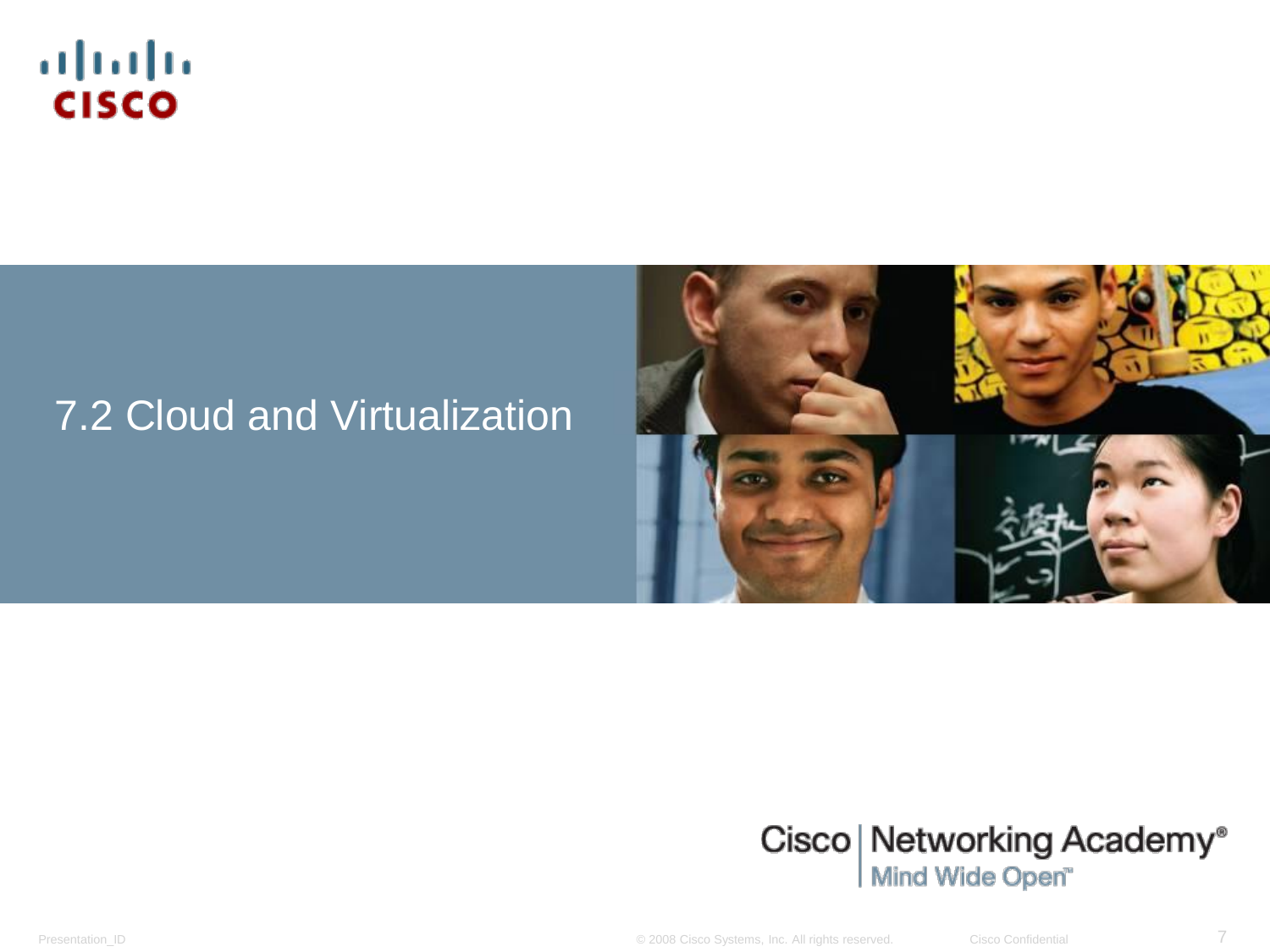

## **Cloud and Virtualization Cloud Computing**

- Cloud computing involves large numbers of computers connected through a network that can be physically located anywhere.
- **The three main cloud computing services are:** 
	- **Software as a Service (SaaS)**: Applications delivered over the web to the end users.
	- **Platform as a Service (PaaS)**: Tools and services used to deliver the applications.
	- **Infrastructure as a Service (IaaS)**: Hardware and software to power servers, storage, networks and operating systems.
- Cloud service providers now also offer **Information Technology as a Service (ITaaS)** which allows customers to extend the capability of IT without requiring investment in new infrastructure, training new personnel, or licensing new software.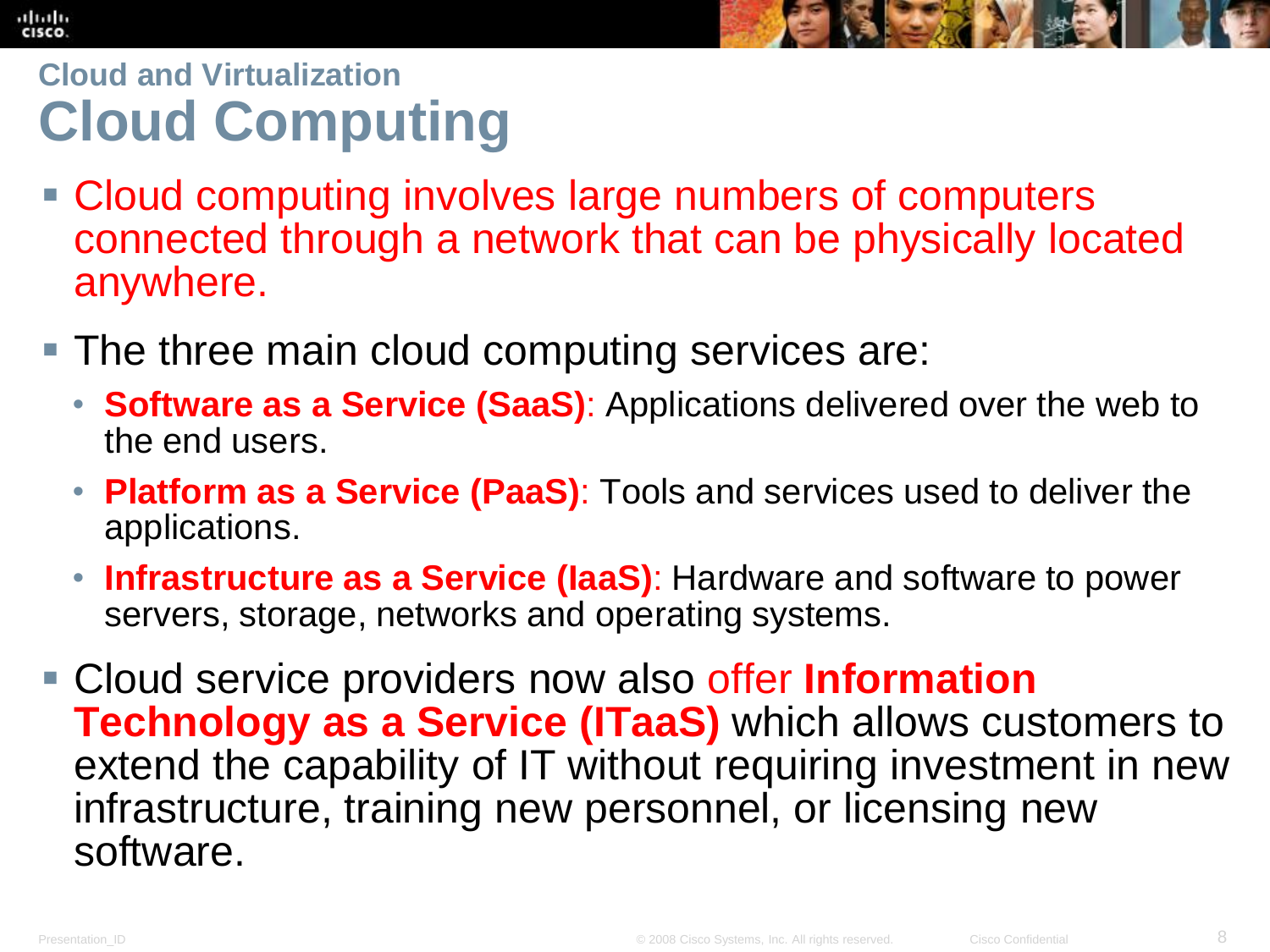#### altalia **CISCO**



#### **Cloud and Virtualization Cloud Computing**

- The four primary cloud models are:
	- **Public clouds** made available to the general population and uses the Internet to provide services.
	- **Private clouds** are intended for a specific organization or entity, such as the government and is often managed by an outside organization with strict access security.
	- **Hybrid clouds**: A hybrid cloud is made up of two or more cloud models. Access to various services is based on user access rights.
	- **Community clouds**: A community cloud is created for exclusive use by a specific community, such as healthcare organizations, that have special authentication and confidentiality requirements.

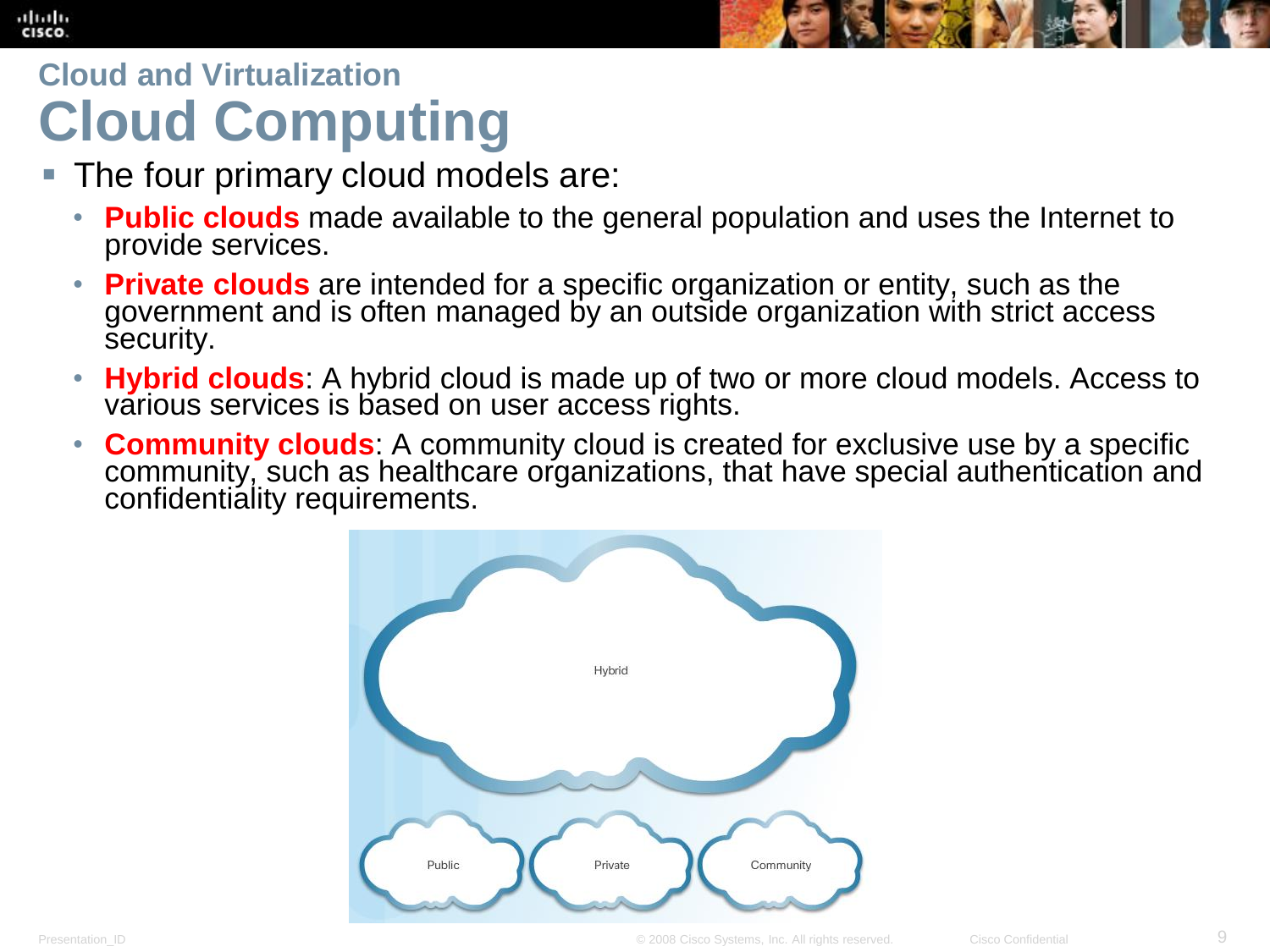## **Cloud and Virtualization Virtualization**

ahah CISCO.

- Virtualization separates the OS from the hardware allowing multiple operating systems to exist on a single hardware platform.
- **The hypervisor adds an abstraction layer on top of the real physical** hardware used to create virtual machines which have access to all the hardware of the physical machine such as CPUs, memory, disk controllers, and NICs.
- Virtualization advantages include:
	- Less equipment is required
	- Less energy is consumed
	- Less space is required
	- Easier prototyping



- Faster server provisioning
- Increased server uptime
- Improved disaster recovery
- Legacy support

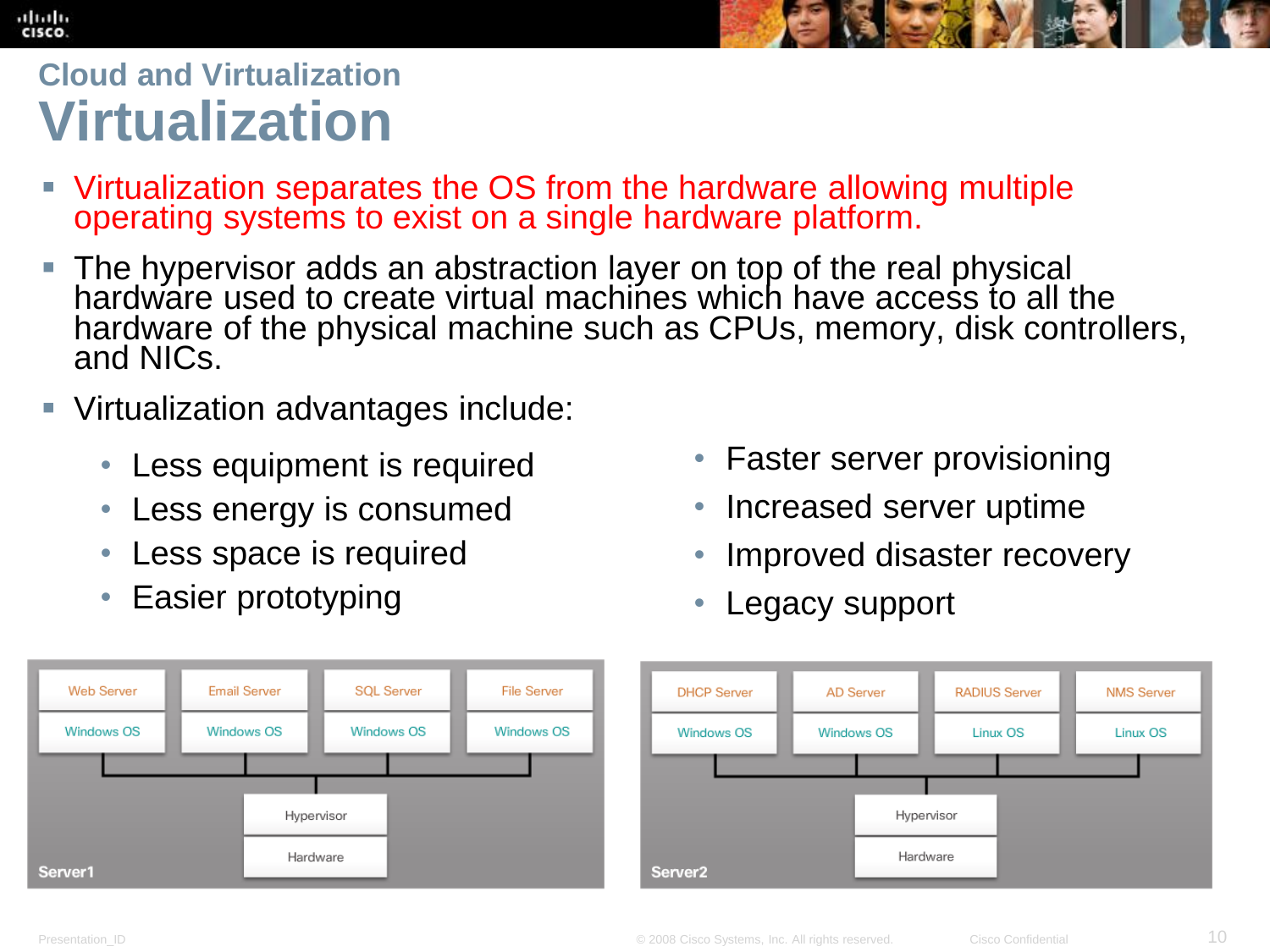#### **Cloud and Virtualization Virtual Network Infrastructure**

- There are two approaches to installing a Hypervisor:
	- Type 1 "Bare Metal" approach in which the hypervisor is installed directly on the hardware.

| <b>Windows OS</b> | Linux OS | <b>UNIX OS</b> |  |  |
|-------------------|----------|----------------|--|--|
| Hypervisor        |          |                |  |  |
| Hardware          |          |                |  |  |
| <b>Server</b>     |          |                |  |  |

• Type 2 "Hosted" approach in which the hypervisor is installed on top of an existing operating system.

| <b>Windows OS</b> | Linux OS | <b>UNIX OS</b> |  |  |
|-------------------|----------|----------------|--|--|
| Hypervisor        |          |                |  |  |
| Operating System  |          |                |  |  |
| Hardware          |          |                |  |  |
| <b>Host</b>       |          |                |  |  |

altah CISCO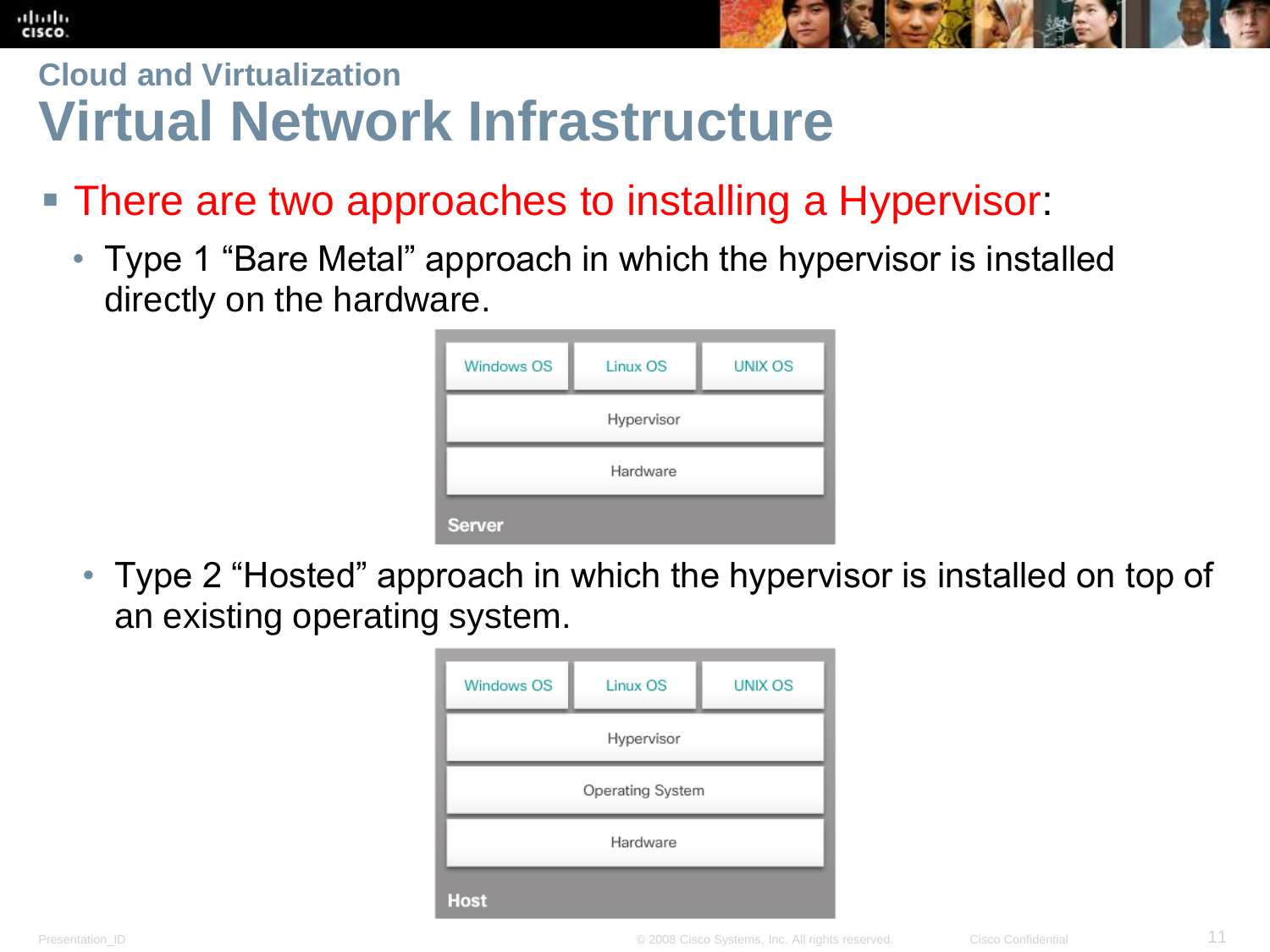## **Cloud and Virtualization Virtual Network Infrastructure**

**Type 1 Hypervisors use a management console that can be** used to automatically move, consolidate, and power on and off servers as required.

| - Cisco Unified Computing System Manager - machine                                                                                                                                                                                                                                                                                                                                                                                                                                                                                                                                                                                                                                                                                           |                                                                                                                                                                                                                                                                                                                                                                                                                                                                                                                                                                                                                                                                                                                    | $\blacksquare$ o $\times$                                                                                                                                                                                                                                                                                                                                                   |
|----------------------------------------------------------------------------------------------------------------------------------------------------------------------------------------------------------------------------------------------------------------------------------------------------------------------------------------------------------------------------------------------------------------------------------------------------------------------------------------------------------------------------------------------------------------------------------------------------------------------------------------------------------------------------------------------------------------------------------------------|--------------------------------------------------------------------------------------------------------------------------------------------------------------------------------------------------------------------------------------------------------------------------------------------------------------------------------------------------------------------------------------------------------------------------------------------------------------------------------------------------------------------------------------------------------------------------------------------------------------------------------------------------------------------------------------------------------------------|-----------------------------------------------------------------------------------------------------------------------------------------------------------------------------------------------------------------------------------------------------------------------------------------------------------------------------------------------------------------------------|
| <b>Fault Summary</b>                                                                                                                                                                                                                                                                                                                                                                                                                                                                                                                                                                                                                                                                                                                         | O B New - 2 Ostions 0 0 0 0 D R<br>>> Eg Equanent + Njll Chassis + Njll Chassis 1                                                                                                                                                                                                                                                                                                                                                                                                                                                                                                                                                                                                                                  | cisco<br><b>Niji Chassis 1</b>                                                                                                                                                                                                                                                                                                                                              |
| Equipment Servers LAN SAN WH Admin<br><b>Filter: Al.</b><br>۰<br>土口<br>E Es Equipment<br>E 40 Chasss<br><b>B NO CARRY I</b><br><b>BB</b> Fans<br>10 Modules<br><b>NE 10 Module 1</b><br>(i) 可 10 Module 2<br><b>BEPSUE</b><br>El siga Servers<br>B up Server 1<br>iti uzu Server 2<br>If you Server 3<br>IE - upp Server 4<br>Si Nol Chessis 2<br>E EE Fabric Interconnects<br><b>EEE</b> Fabric Interconnect A (primary)<br>Ei III Flood Module<br><b>E -E Server Ports</b><br>H - I Unconfigured Ports<br>-G Upink Ethernet Ports<br>E III Expansion Module 2<br><b>Bill</b> Fans<br>æ<br><b>EL PSUS</b><br><b>EEE</b> Fabric Interconnect B (inapplicable)<br><b>BIR Food Module</b><br>iii - ill Server Ports<br>E -E Unconfigured Ports | Slots -<br>Installed Firmware<br>Management Logs<br>Faults<br>Events<br>General<br><b>10 Modules</b><br>Service Profiles<br>Servers<br><b>Physical Display</b><br>Fault Summary<br>$\times$<br>ZN<br>近<br><b>Status</b><br>Overal Status: 1 operable<br><b>Status Details</b><br>o<br><b>Actions</b><br>ALL Attrovindge Charge<br><b>Call Deconsistence Chassis</b><br><b><i><u>The State</u></i></b><br>шь<br><b>REM Ferrore Chasss</b><br>Properties<br><b>Co</b> Turn off Locator LED-<br><b>TD: 1</b><br><b>POST Rends</b><br>Product Name: Cisco LICS S108<br>Vendor: Cisco Systems Inc.<br>Revision: O<br>Locator LEDI (C)<br><b>Part Details</b><br><b>Power State Details</b><br><b>Connection Details</b> | PSM<br><b>Stabilics</b><br>Temporatures<br>Power.<br><b>Hybrid Display</b><br>Fans<br>PSUs<br>5400040040<br><b>MARKET STANDARD COMPANY</b><br>$-1572 - 2582$<br><b>Contractions</b><br>темплексизмом, т с ДЦ численнымим, т с ДЦ численными, т с души на поддержки и с д<br>26<br><b>TAXABLE</b><br>William<br>PID: N20-C6508<br>Smial Number (594): 1<br>o<br>o<br>$\circ$ |
| - Uplink Ethernet Ports<br>- III Expansion Module 2<br><b>Big</b> Fans<br><b>BEPSUG</b>                                                                                                                                                                                                                                                                                                                                                                                                                                                                                                                                                                                                                                                      | K.                                                                                                                                                                                                                                                                                                                                                                                                                                                                                                                                                                                                                                                                                                                 | - 35                                                                                                                                                                                                                                                                                                                                                                        |
| % Logged in as admin@192.168.170.149                                                                                                                                                                                                                                                                                                                                                                                                                                                                                                                                                                                                                                                                                                         |                                                                                                                                                                                                                                                                                                                                                                                                                                                                                                                                                                                                                                                                                                                    | Save Changes<br><b>Reset VALuid</b><br>System Time: 2010-06-30T12:09                                                                                                                                                                                                                                                                                                        |

ahah **CISCO**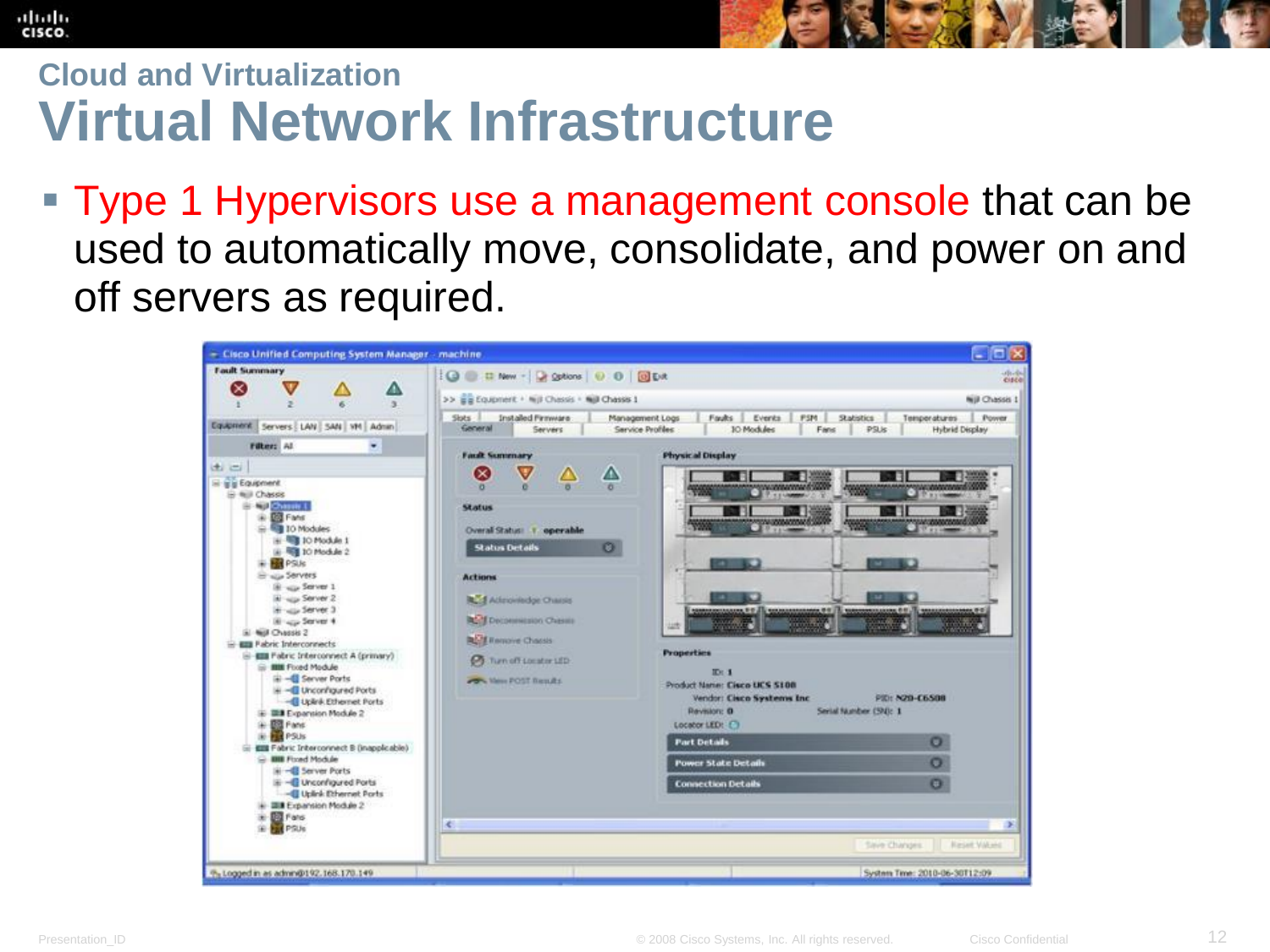

#### 7.3 Network Programming





Presentation\_ID **Example 2008** Cisco Systems, Inc. All rights reserved. Cisco Confidential Cisco Confidential 13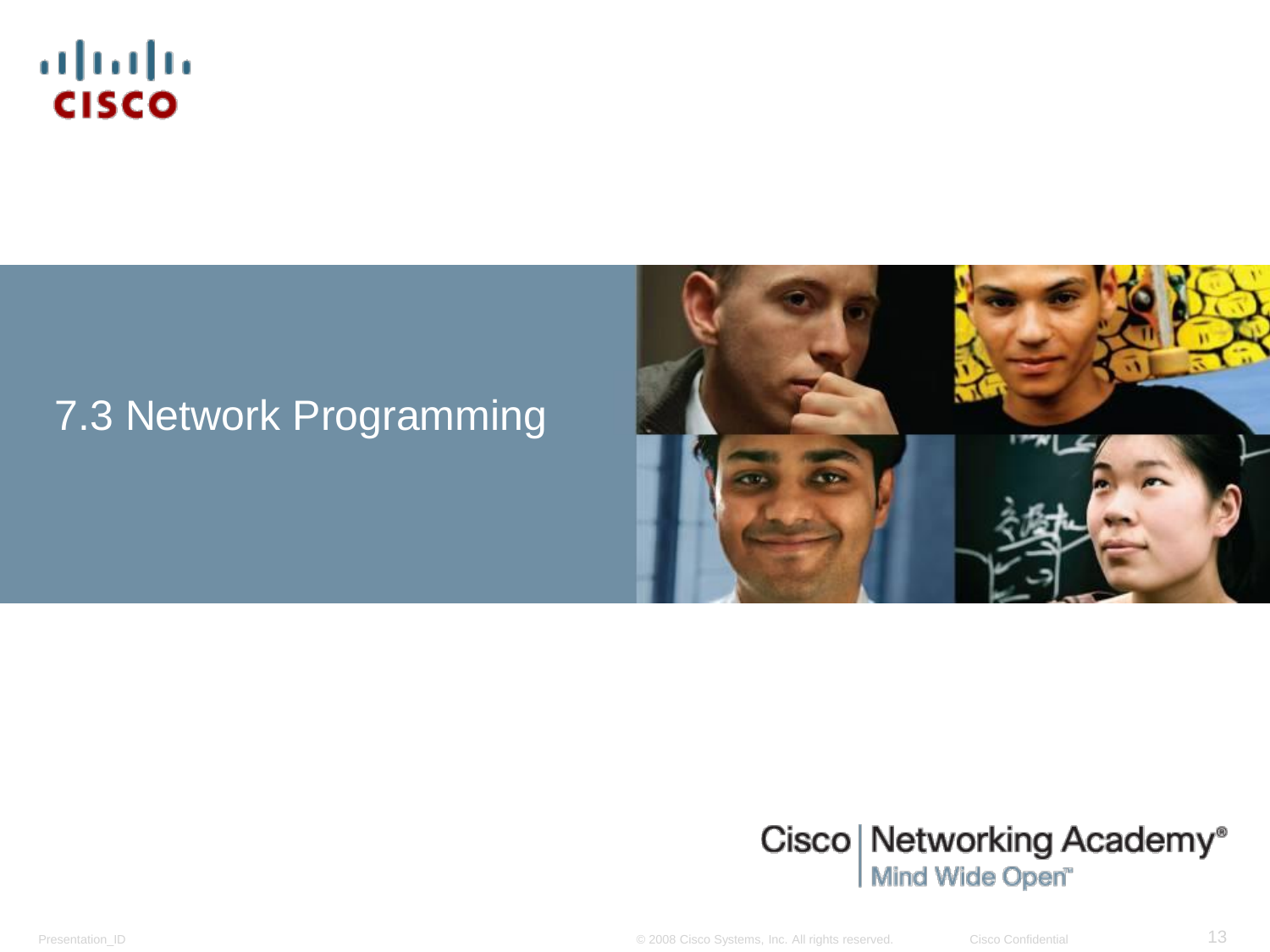#### **Network Programming Software-Defined Networking (SDN)**

- A network device contains the following planes:
	- **Control plane** Uses CPU process to calculate Layer 2 and Layer 3 route forwarding information.
	- **Data plane** Forwards traffic flows using a data plane processor, such as a digital signal processor (DSP), without the CPU getting involved.
- **SDN** virtualizes the network, removing the control plane function from each device and performing it on a centralized controller.



ahah CISCO.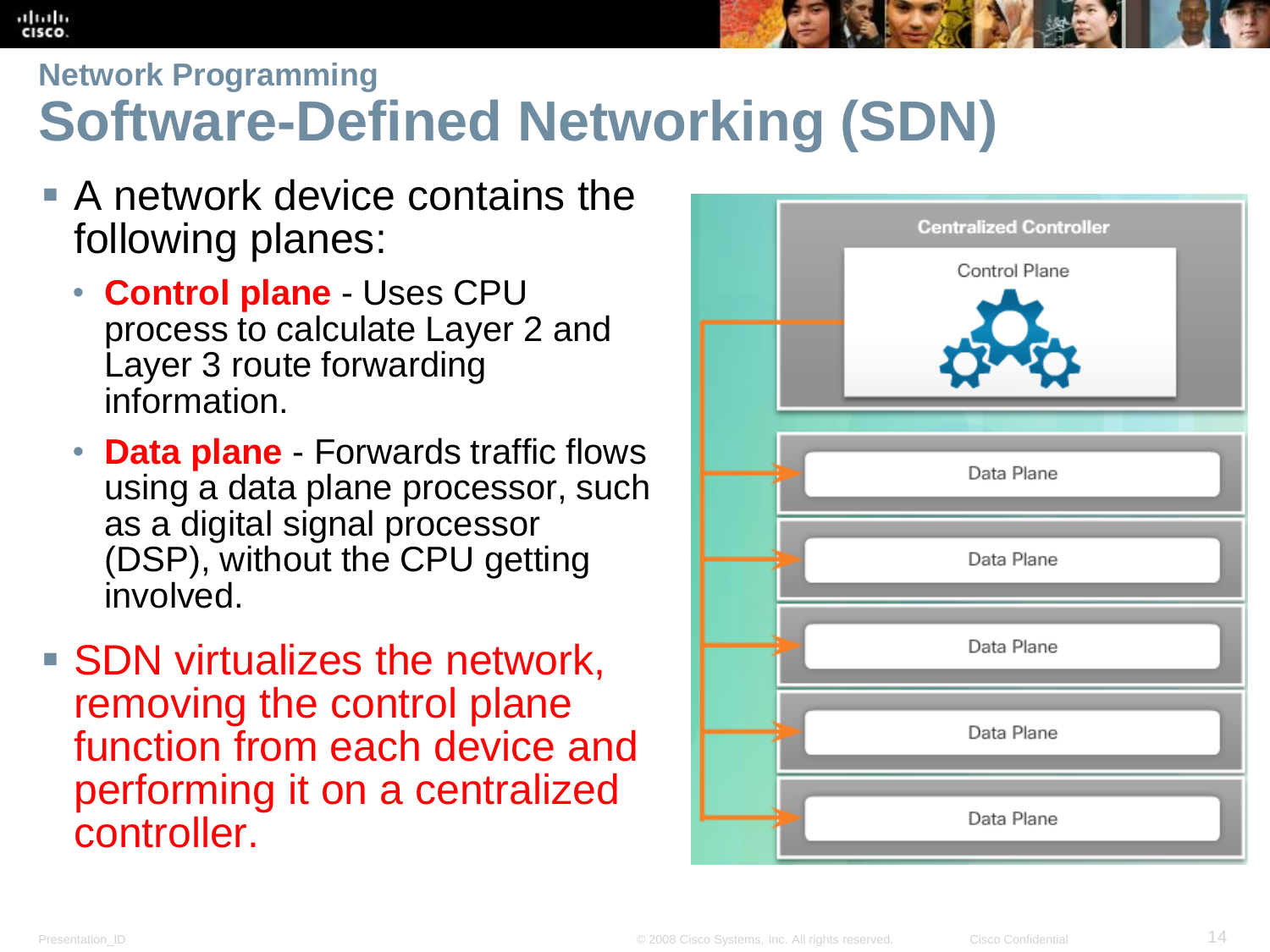



#### **Network Programming Software-Defined Networking**

 The SDN framework uses northbound APIs (application program interfaces) to communicate with upstream applications and southbound APIs to define the behavior of downstream routers and switches.

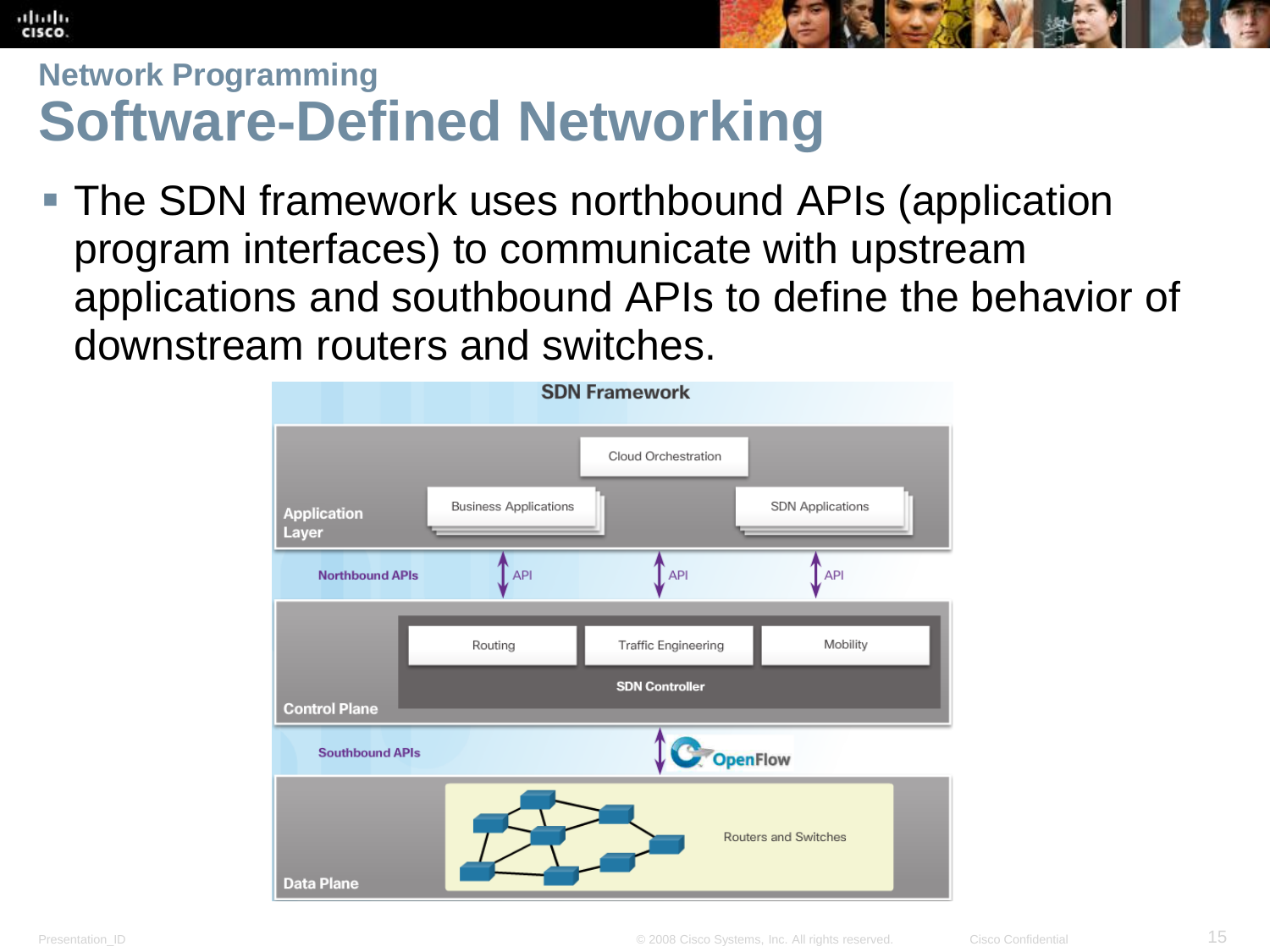## **Network Programming Controllers**

ahah CISCO.

- The SDN controller defines the data flows that occur in the SDN Data Plane.
- **Using the OpenFlow protocol, the** controller populates a series of tables implemented in hardware or firmware
- **The following tables manage the** flows of packets through the switch:
	- **Flow table** This table matches incoming packets to a particular flow and specifies the functions that are to be performed on the packets. There may be multiple flow tables that operate in a pipeline fashion.
	- **Group table** A flow table may direct a flow to a Group Table, which may trigger a variety of actions that affect one or more flows.
	- **Meter table** The table triggers a variety of performance-related actions on a flow.

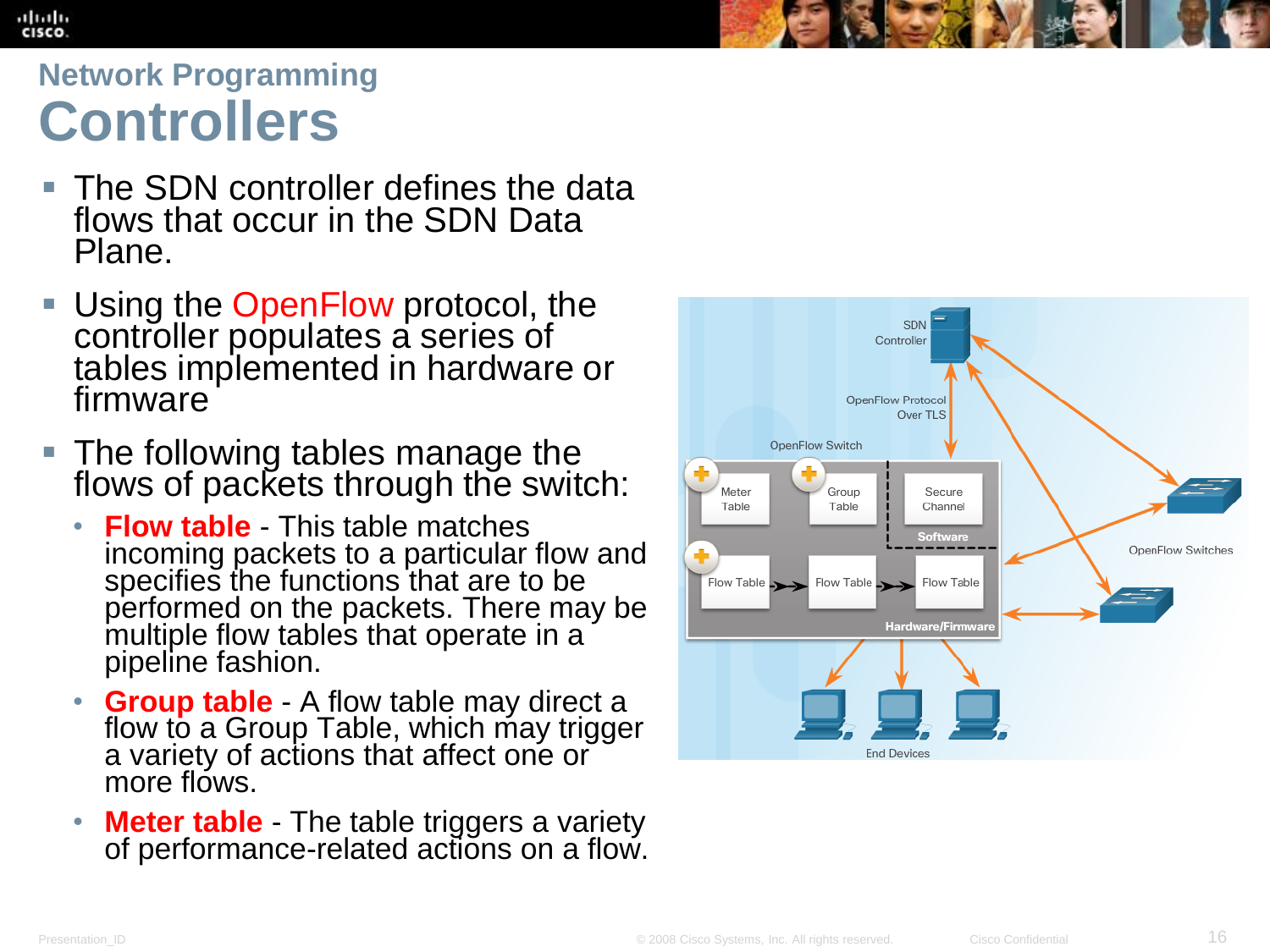## **Network Programming Controllers**

ahah CISCO.

- **Cisco developed the Application Centric Infrastructure (ACI) to automate the** network, accelerate application deployments, and align IT infrastructures to better meet business requirements.
- These are the three core components of the ACI architecture:
	- **Application Network Profile (ANP)** a collection of end-point groups (EPG), their connections, and the policies that define those connections
	- **Application Policy Infrastructure Controller (APIC)** a centralized software controller that manages downstream switches.
	- **Cisco Nexus 9000 Series switches** provide an application-aware switching fabric and work with an APIC to manage the virtual and physical network infrastructure.



The Cisco **APIC - Enterprise Module (APIC-EM)** extends ACI aimed at enterprise and campus deployments.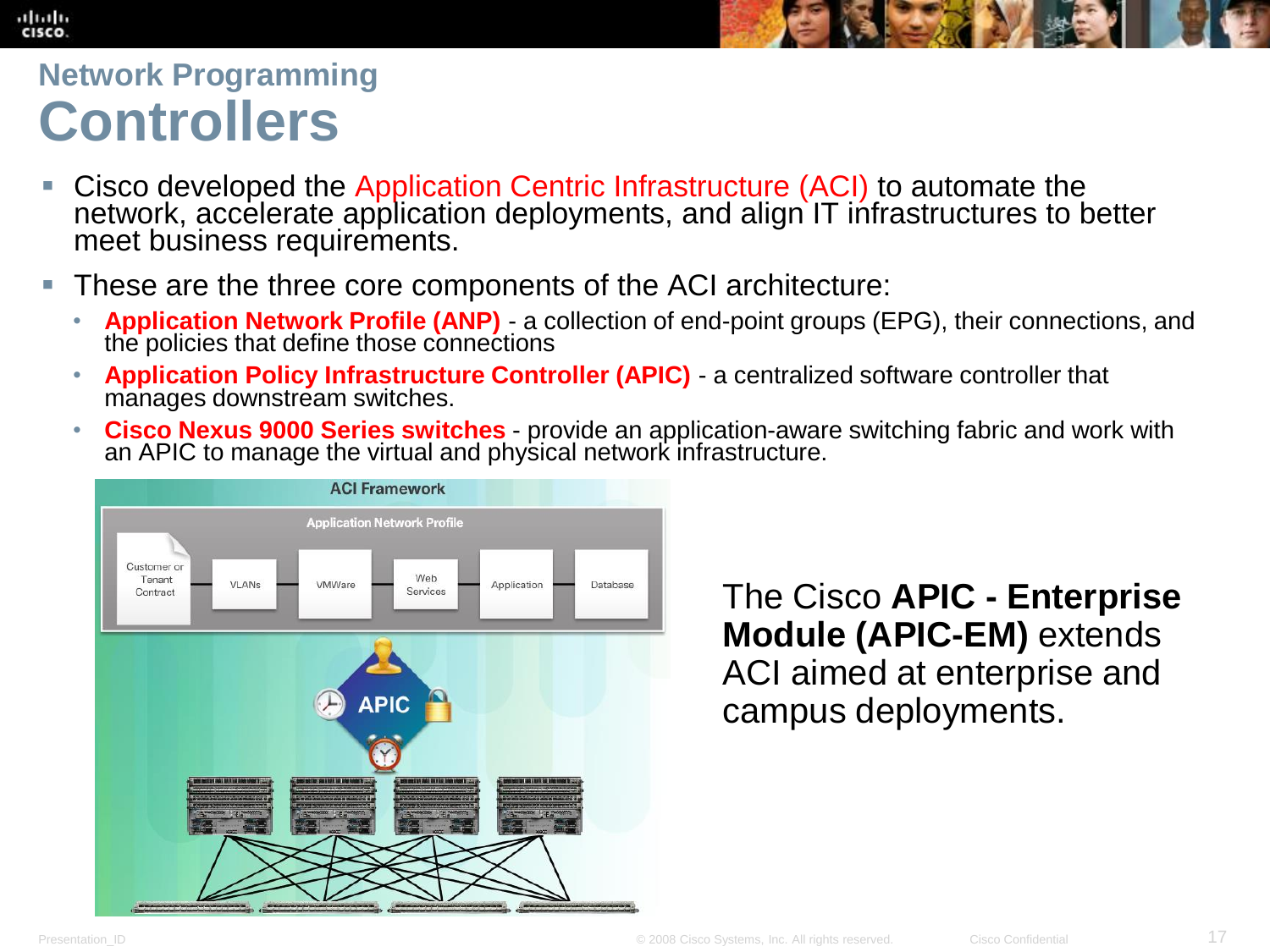#### ahah CISCO.

## **Network Programming Controllers**

- There are three basic types of SDN:
	- **Device-based SDN** Devices are programmable by applications running on the device itself or on a server in the network. Cisco OnePK is an example of a device-based SDN.
	- **Controller-based SDN** Centralized controller that has knowledge of all devices in the network. The applications can interface with the controller responsible for managing devices and manipulating traffic flows throughout the network. The Cisco Open SDN Controller is a commercial distribution of OpenDaylight.
	- **Policy-based SDN** Includes an additional Policy layer that operates at a higher level of abstraction. No programming skills are required. Cisco APIC-EM is an example of this type of SDN.

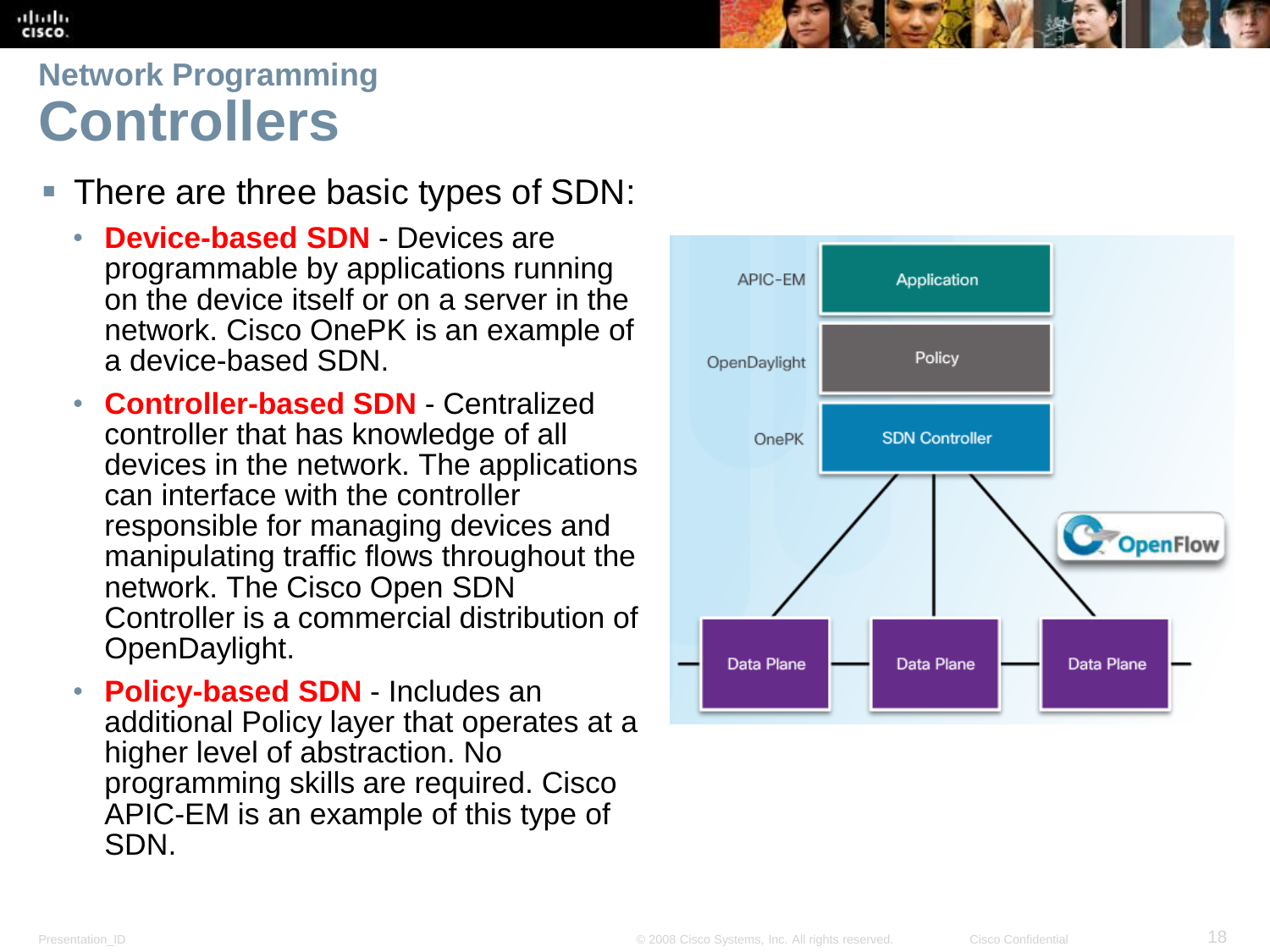#### aludu.<br>Cisco



#### **Network Programming Controllers**

- Cisco APIC-EM provides the following features:
	- **Discovery** used to populate the controller's device and host inventory database.
	- **Device Inventory** collects detailed information from devices within the network
	- **Host Inventory** collects detailed information from hosts with the network
	- **Topology** supports a graphical view of the network (topology view)
	- **Policy** ability to view and control policies across the entire network including QoS.
	- **Policy Analysis** ability to trace application specific paths between end devices to quickly identify ACLs in use and problem areas including:
		- o **ACL Analysis** examines ACLs on devices, searching for redundant, conflicting, or shadowed entries.
		- o **ACL Path Trace** examines specific ACLs on the path between two end nodes, displaying any potential issues.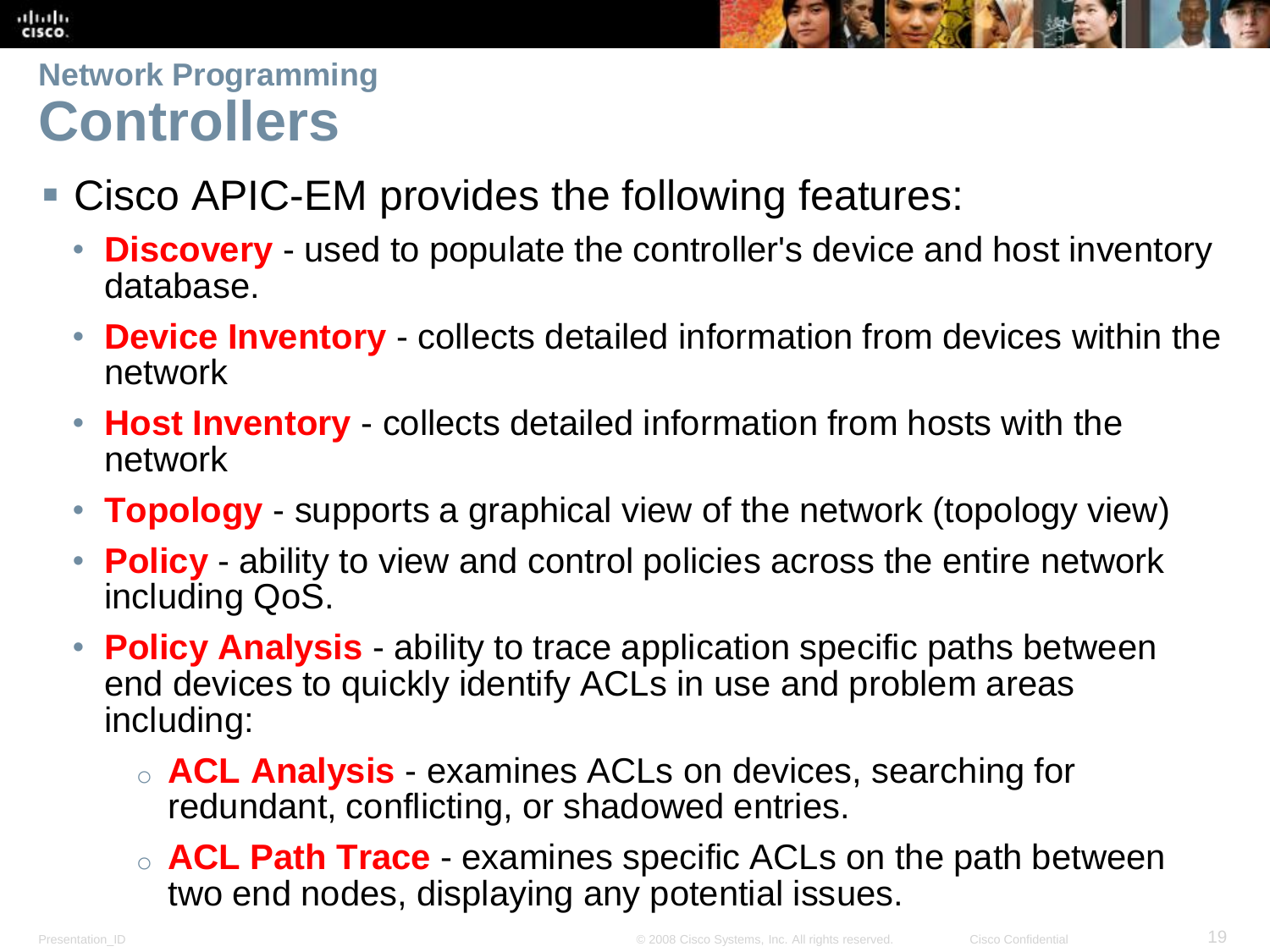

#### 7.4 Chapter Summary





Presentation\_ID **Example 2008** Cisco Systems, Inc. All rights reserved. Cisco Confidential Cisco Confidential 20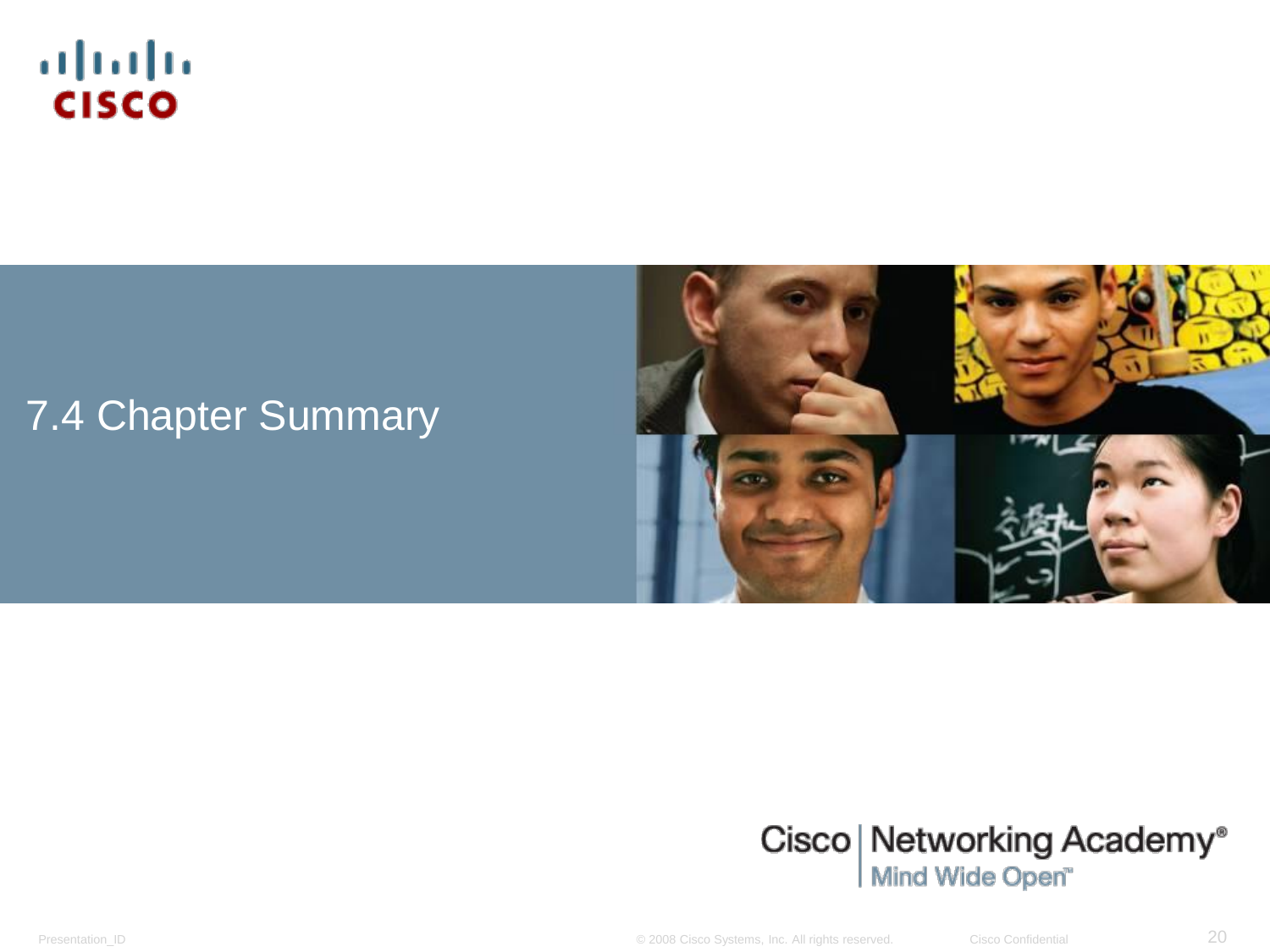#### ahah CISCO

## **Chapter Summary Summary**

- The six pillars of IoT are:
	- Network Connectivity
	- Fog Computing
	- Security
	- Data Analytics
	- Management and Automation
	- Application Enablement Platform
- Cloud computing services include:
	- Software as a Service (SaaS)
	- Platform as a Service (PaaS)
	- Infrastructure as a Service (IaaS)
	- IT as a Service (ITaaS)
- Cloud models include:
	- Public clouds
	- Private clouds
	- Hybrid clouds
	- Community clouds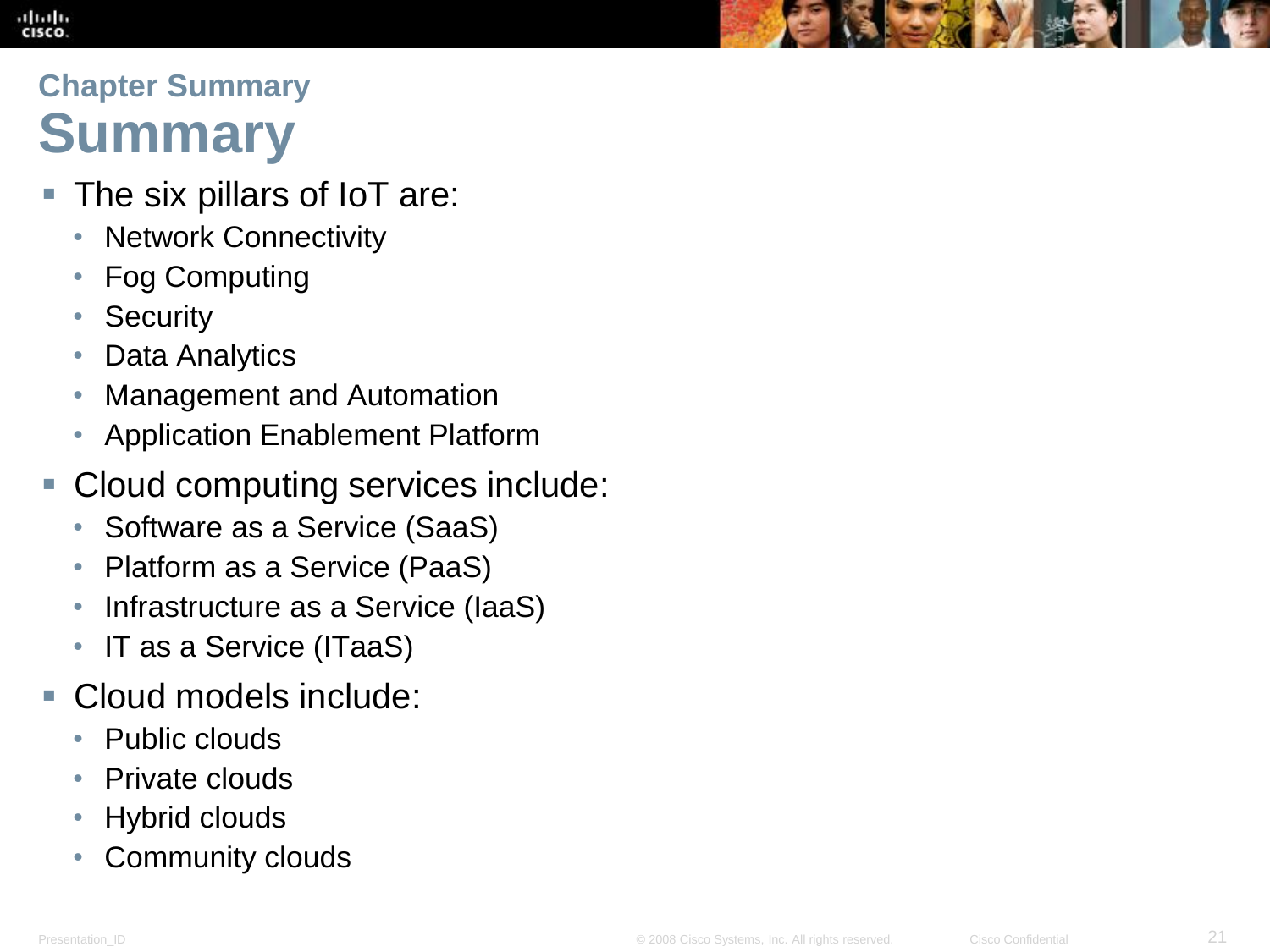#### altah CISCO



#### **Chapter Summary Summary**

- Type 1 hypervisors are installed directly on the hardware. Type 2 hypervisors are installed on top of any existing OS.
- SDN is a network architecture that has been developed to virtualize the network. The SDN controller defines the data flows that occur in the SDN data plane.
- The three types of SDN are:
	- Device-based SDN
	- Controller-based SDN
	- Policy-based SDN
- Policy-based SDN, such as Cisco's APIC-EM, is the most robust, providing for a simple mechanism to control and manage policies across the entire network.
- One of the most important features of the APIC-EM controller is the ability to manage policies across the entire network.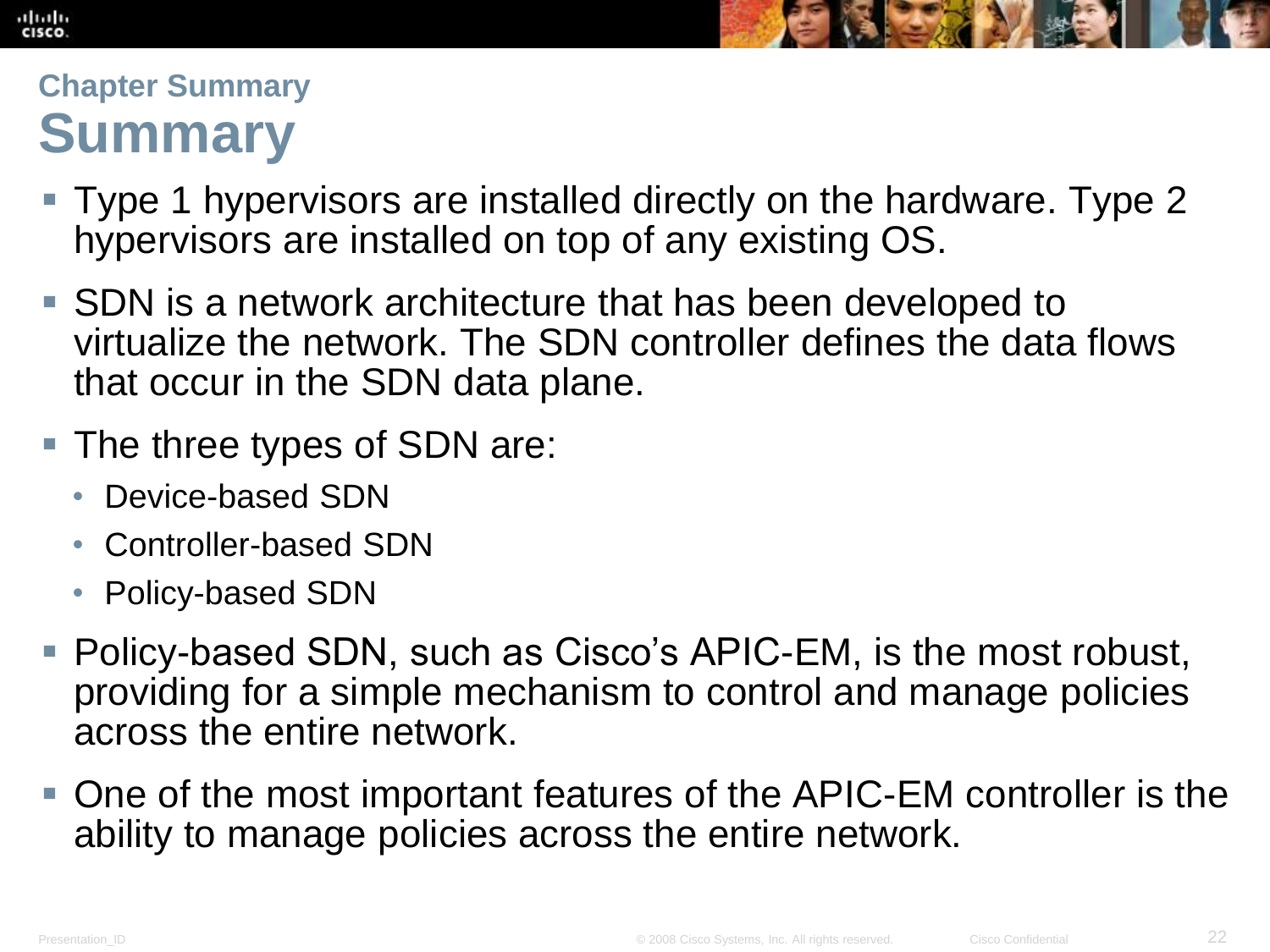# Cisco | Networking Academy<sup>®</sup><br>Mind Wide Open<sup>™</sup>